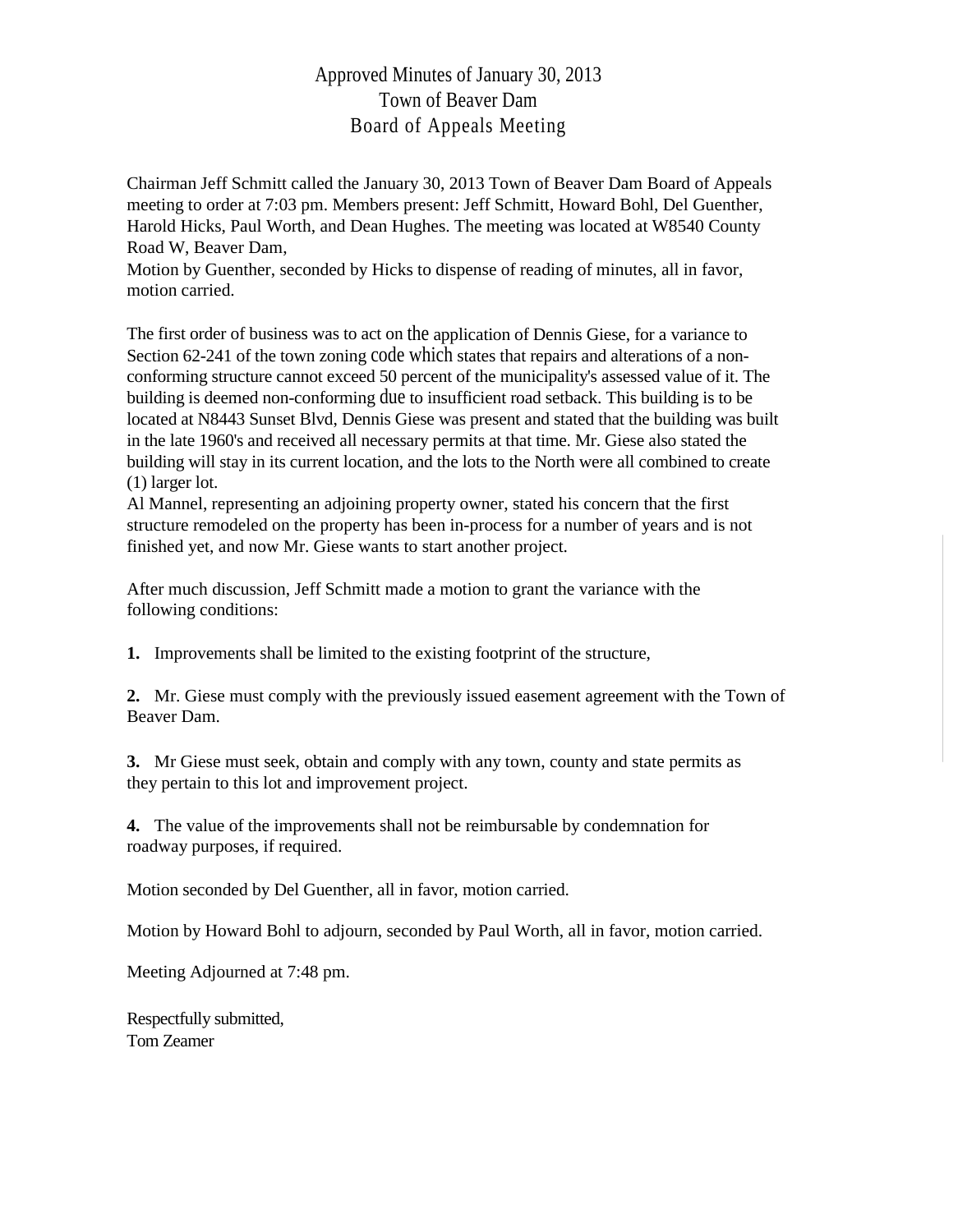## **MINUTES OF April 24, 2013 TOWN of BEAVER DAM BOARD OF APPEALS**

#### Beaver Dam Town Hall, W8540 Cty W, Beaver Dam, WI

Chairman Jeff Schmitt called the April 24, 2013 Board of Appeals meeting to order at 7:04pm. Roll Call taken, present, Jeff Schmitt, Howard Bohl, Harold Hicks, Dean Hughes, Paul Worth, Del Guenther, Secretary, Cheryl Goodrich and LUA, Tom Zeamer.

Notice of meeting was posted and published April 17, 2013.

Audience present: Brad weber, Wade Fletcher, Pete & Clancy Knaup, Neal Stippich, Tim Bartol, John Kuzniewicz, Al Matuszeski, Joe Meyer, David Blieler, Mark Bobholz, Brad Johnson. Motion by Del Guenther to dispense reading of the Jan. 30, 2013 and approve as presented. Motion seconded by Paul Worth, all in favor, motion carried.

The first order of business is to act on the application of Clancy Knaup for a variance to Sec. 62- 66 of the Town zoning code to allow a two family residential building to be established in a commercial zoning district, located at 1136 Madison St. The property is currently vacant. The previous owner ran a business in half and lived in the other half. Clancy would like to clean up the property and up-grade the duplex (upper/lower unit) with new windows, electric & heating bringing it up to code and use it as rental properties. No one spoke in opposition. Motion by Del Guenther to approve the variance. Motion seconded by Paul Worth, all in favor, motion carried.

The second order of business is to act on the application of Tim fletcher, agent for Steelhorse Motorsports, LLC., for a variance to Sect. 62-12291) of the Town zoning code to allow a building addition to be constructed within the 75'roadway setback area along Thompson Rd and a designated access road abutting this property. The parcel is located at W7771 Hwy 33, east of Beaver Dam. Wade Fletcher & Brad Weber are present to represent Tim Fletcher and Steelhorse Motorsports, LLC. The addition to existing Hogz & Honeez building would be a motorcycle parts and service business. Plan submitted by Wade Fletcher showing addition and ample parking area. There will be a firewall between businesses. The addition is 5' less encroachment on Thompson Rd than the existing building.

Tim Bartol, adjoining property owner, spoke in opposition and submitted a survey map named Job No 02-0328, sheet 1 of 2, showing inadequate parking area.

Motion by Howard Bohl to approve the variance. Motion seconded by Del Guenther, all in favor, motion carried.

Motion by Jeff Schmitt to adjourn, seconded by Harold Hicks, all in favor, motion carried. Meeting adjourned 7:43pm.

Respectfully Submitted, Cheryl Goodrich, Secretary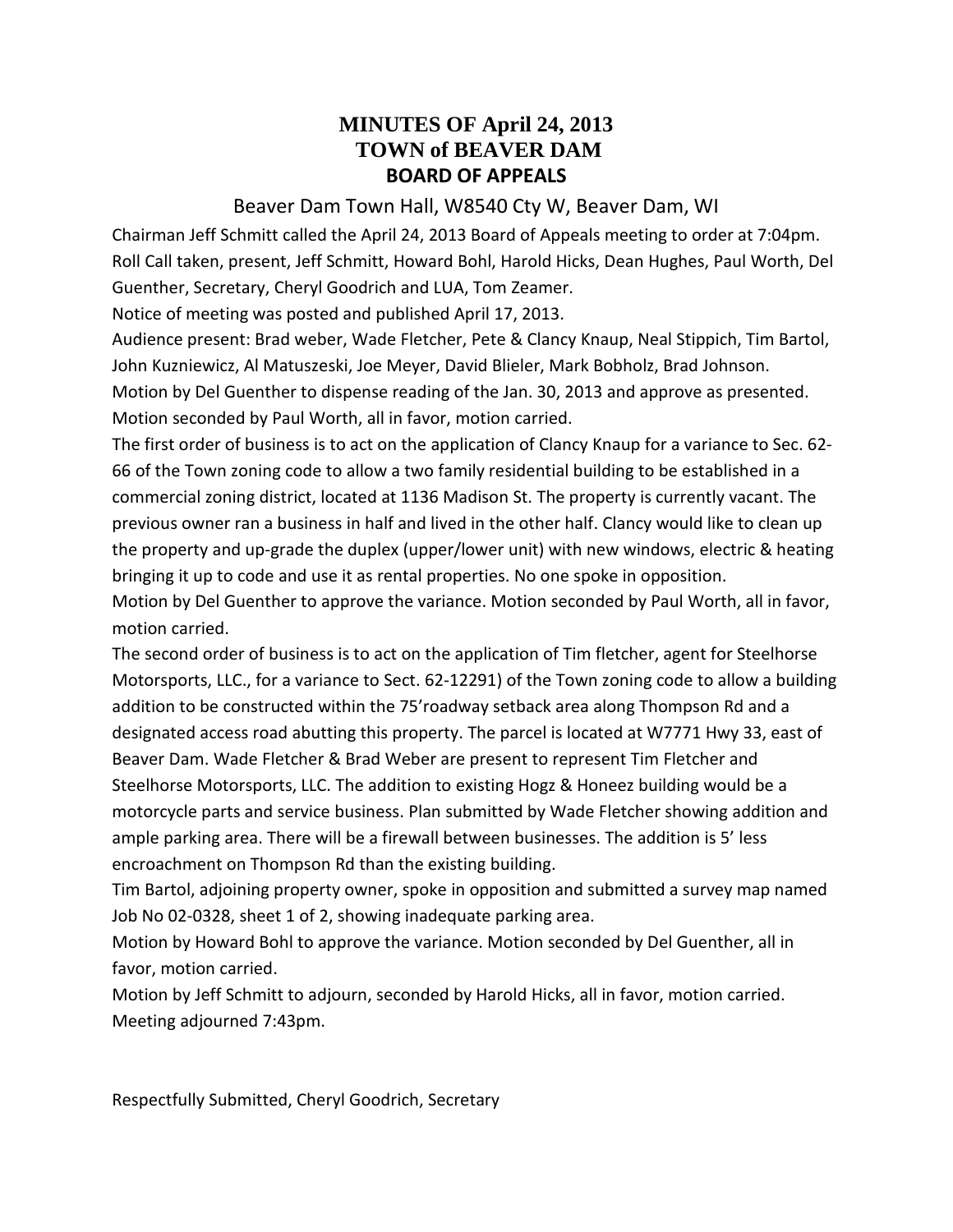# **MINUTES OF June 5, 2013 TOWN of BEAVER DAM BOARD OF APPEALS**

#### Beaver Dam Town Hall, W8540 Cty W, Beaver Dam, WI

Chairman Jeff Schmitt called the June 5, 2013 Board of Appeals meeting to order at 7:06pm. Roll Call taken, present, Jeff Schmitt, Howard Bohl, Harold Hicks, Dean Hughes, Del Guenther, Secretary, Cheryl Goodrich and LUA, Tom Zeamer.

Notice of meeting was posted and published June 29, 2013.

Motion by Harold Hicks to dispense reading of the April 24, 2013 minutes and approve as presented. Motion seconded by Del Guenther, all in favor, motion carried.

The first order of business is to act on the application of Barn Painting and Advertising, Inc.,

agent for Mike Zimmerman, for a variance to Sect. 62-213(1)(f) of the town zoning code. The entire barn is to be restored and painted, with a temporary advertisement painted on the gable end as part of a Community Outreach program through Culvers. This building is located at N6490 State Rd 151. Mike Zimmerman and Culver's representative, Barry Cramer were present. After the program has ended the barn will be repainted to its original color.

Motion by Howard Bohl to approve the variance. Motion seconded by Dean Hughes, all in favor, motion carried.

Motion by Harold Hicks to adjourn, seconded by Del Guenther, all in favor, motion carried. Meeting adjourned 7:18pm.

Respectfully Submitted, Cheryl Goodrich, Secretary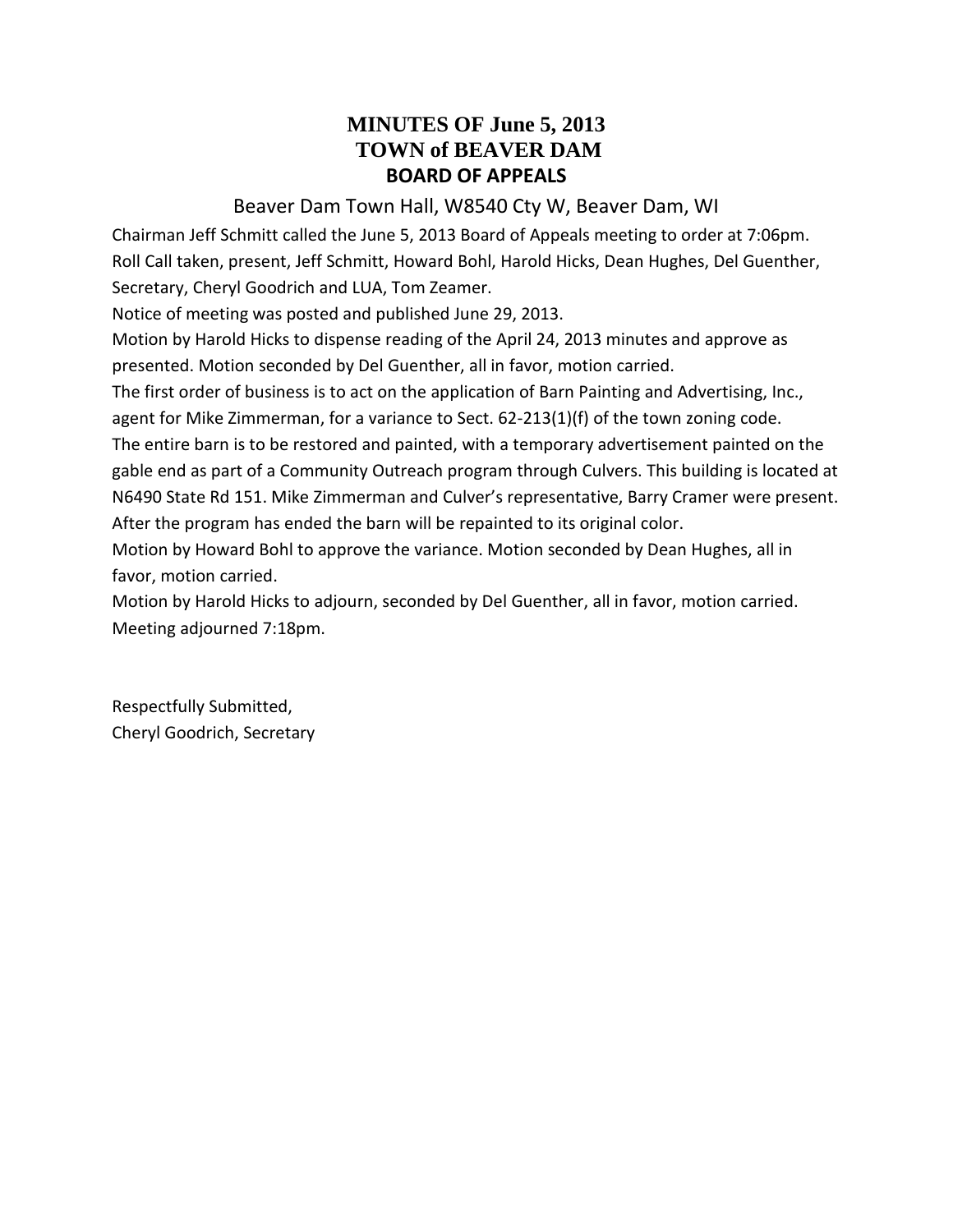## **MINUTES OF August 21, 2013 TOWN of BEAVER DAM BOARD OF APPEALS**

### Beaver Dam Town Hall, W8540 Cty W, Beaver Dam, WI

Chairman Jeff Schmitt called the Aug. 21, 2013 Board of Appeals meeting to order at 7:02pm. Roll Call taken, present, Jeff Schmitt, Howard Bohl, Harold Hicks, Dean Hughes, Del Guenther, Secretary, Cheryl Goodrich and LUA, Tom Zeamer.

Notice of meeting was posted Aug. 8 and published Aug. 14, 2013.

Motion by Del Guenther to dispense reading of the June 5, 2013 minutes and approve as presented. Motion seconded by Dean Hughes, all in favor, motion carried.

The first order of business is to act on the application of MSA Professional Services, agent for Charlotte Kehl Estate, for a variance to allow a lot larger than 1.5 acres to be created by a minor land division in an A-2 zoning district. Dick Leistekow of MSA and Betty Kehl were present. Dick stated Steve Krenz is buying the farm land and that the outlot 1 will be deeded to stay with the newly created parcel if sold in the future.

Motion by Howard Bohl to approve the variance. Motion seconded by Dean Hughes, all in favor, motion carried.

Motion by Del Guenther to adjourn, seconded by Harold Hicks, all in favor, motion carried. Meeting adjourned 7:11pm.

Respectfully Submitted, Cheryl Goodrich, Secretary